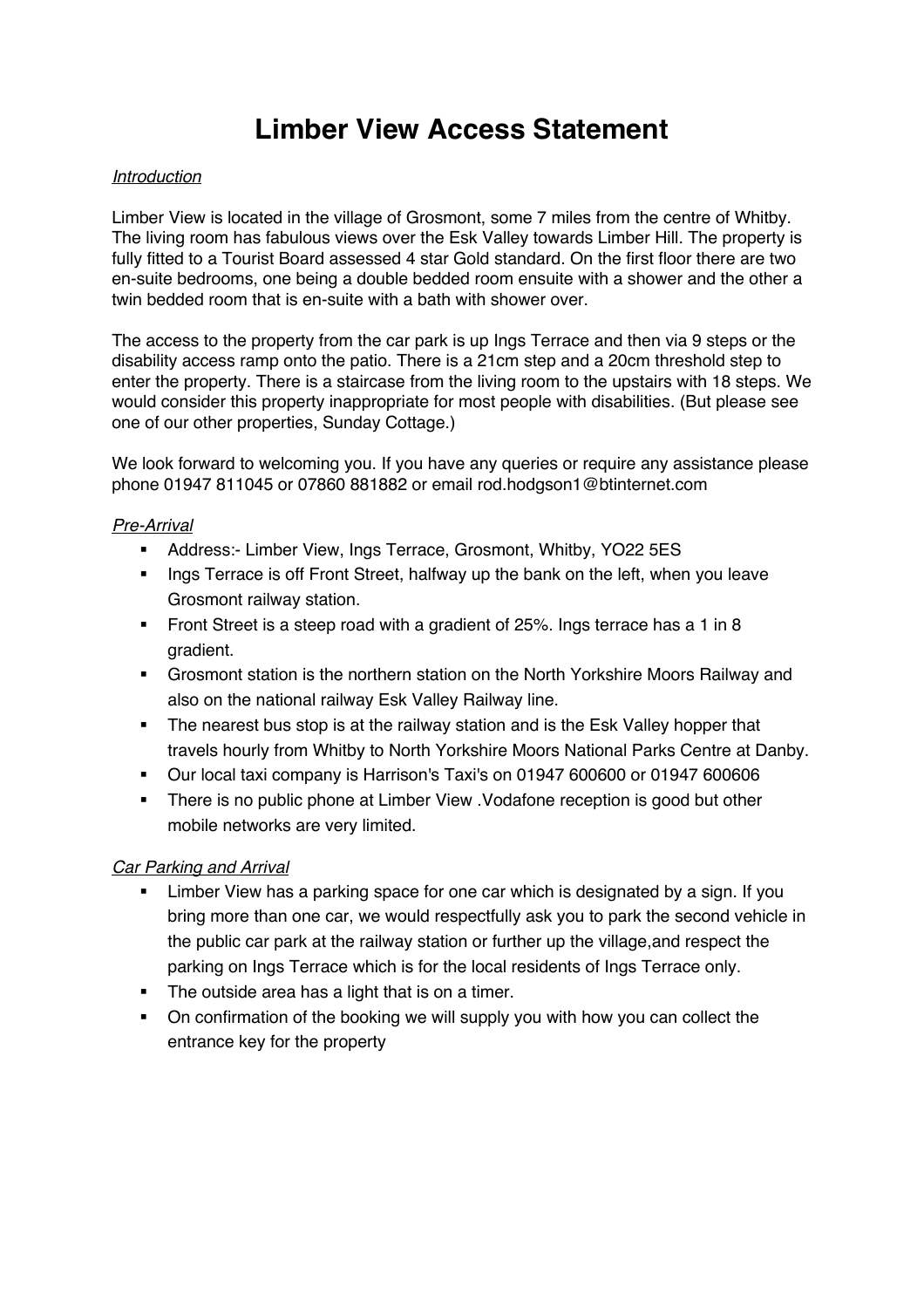## *General*

- The bedrooms and staircases have securely fitted carpet. The rest of the property has wood effect floor tiles
- All the rooms are well lit with ceiling mounted lights using LED low energy bulbs.
- **EXTER** Limber View is heated by underfloor heating and is controlled by room thermostats. The system takes a little while to heat up and start giving off heat, so we recommend small thermostat adjustments.
- There are instructions for most of the appliances in the property in the information folder which is in the living room.

## *Bedrooms*

## *Double Bedroom*

- Door width is 70cm and is a fire door equipped with intumescent strips for your enhanced safety.
- The bed is a double size bed (4 ft 6 inches).
- Bed height of 65cm from the floor to the top of the mattress.
- The bedside tables are 67cm high
- The wardrobe rail is 174cm from the floor
- The room is lit by ceiling mounted LED lights with bed side table

## *The bedroom is en-suite with a shower room*

- Door width 71cm
- The shower enclosure measures 95cm x 75cm with an opening of 44cm
- It has a 17cm raised lip into the shower
- **•** Toilet seat height 41cm
- The sink is on a pedestal at a height of 82cm
- The tap is a single lever tap
- The floor is tiled with a good colour contrast to the tiled walls.
- The lighting is supplied from track lighting with a mirror light which is equipped with a de-mister pad and shaver socket. This is turned on by passing your hand underneath the mirror and turns off when you turn the bathroom lights off.
- There are no handrails or supports.
- We provide white towels and bath mats.

## *Twin bedroom*

- § Door width is 70cm and is a fire door equipped with intumescent strips for your enhanced safety.
- The beds are single size beds (3foot).
- Bed height of 64cm from the floor to the top of the mattress.
- The bedside tables are 67cm high
- The wardrobe rail is 174cm from the floor
- The room is lit by ceiling mounted LED lights. One bed has a bedside table light and the other bed has a wall mounted reading light.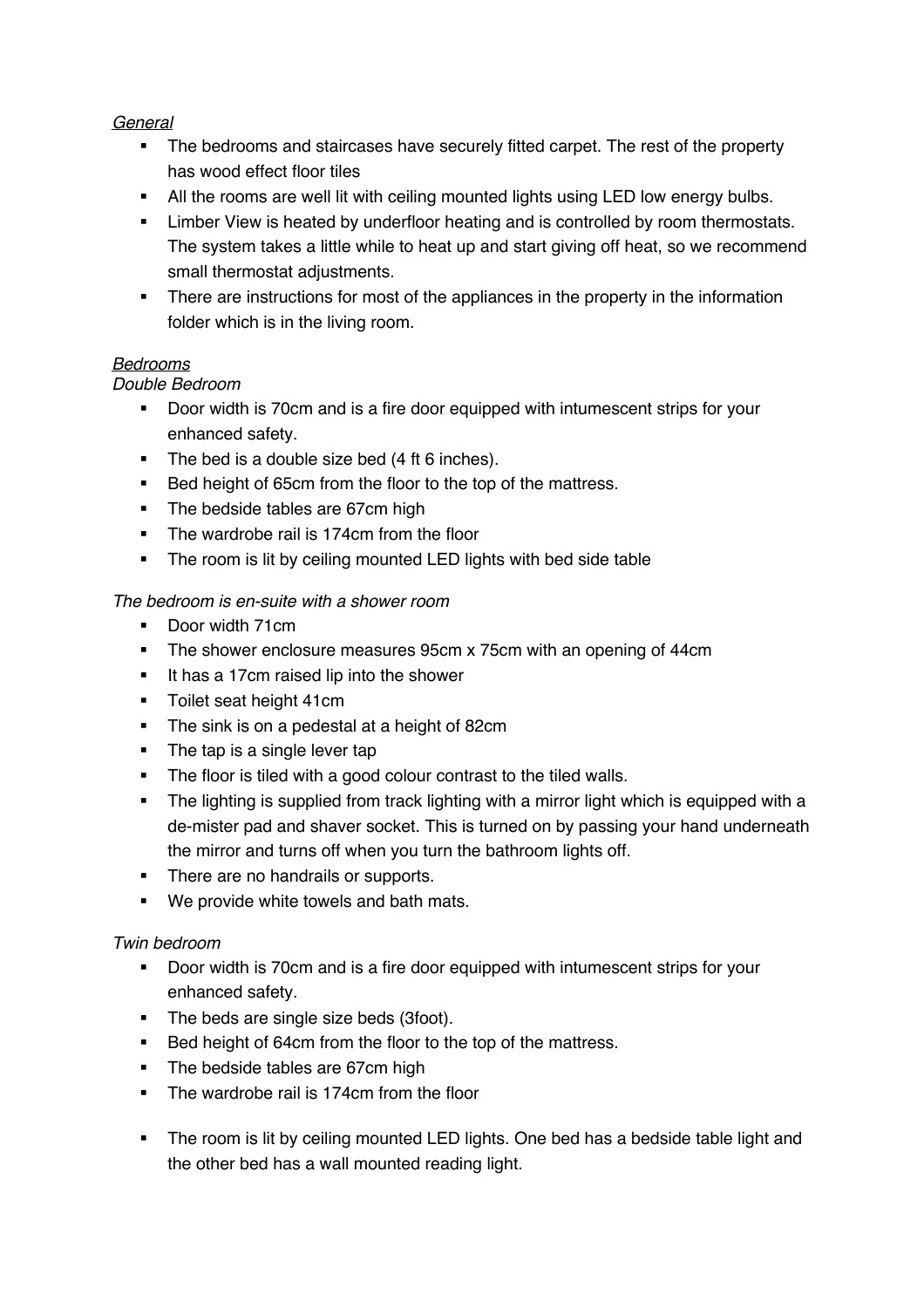*The bedroom is en-suite with a bathroom*

- Door width 71cm
- The bath is 1700mm long
- The bath rim height is 55cm from the floor.
- **•** Toilet seat height 41cm
- The sink is on a pedestal at a height of 81cm
- The taps are single lever taps
- There is an over bath shower with a glass screen.
- The floor is tiled with a good colour contrast to the tiled walls.
- The lighting is supplied from track lighting with a mirror light which is equipped with a de-mister pad and shaver socket. This is turned on by passing your hand underneath the mirror and turns off when you turn the bathroom lights off.
- There are no handrails or supports.
- We provide white towels and bath mats.

#### *Living space*

- The staircase is lit with tread lights that are turned on by the light switch on the left hand side of the bottom stair and at the top left hand side of the stairs on the wall.
- The living area is lit by track spot lights and table lamps.

#### *Kitchen*

- The worktop height is 92cm
- The electric oven has a drop down door and the controls are set at a height of 115cm from the floor
- § Above this is the combination oven/microwave with the controls sat 147cm from the floor.
- The sink is at work top height with a dual lever tap.
- There is a freestanding fridge-freezer
- **•** There is also a washer/dryer.
- **•** A 10 place setting dishwasher is also under the worktop.
- § A starter amount of dishwasher tablets, rinse aid and dishwasher salt as well as washing up liquid is provided under the sink.
- The extractor fan is mounted above the hob with the controls at a height of 170cm from the floor
- The hob has a safety locking system that operates and alarms if anything is placed on the hob. This is switched off by touching near the padlock symbol that is lit.
- The main control switches for all these appliances are located in the adjacent cupboards to the corresponding appliances.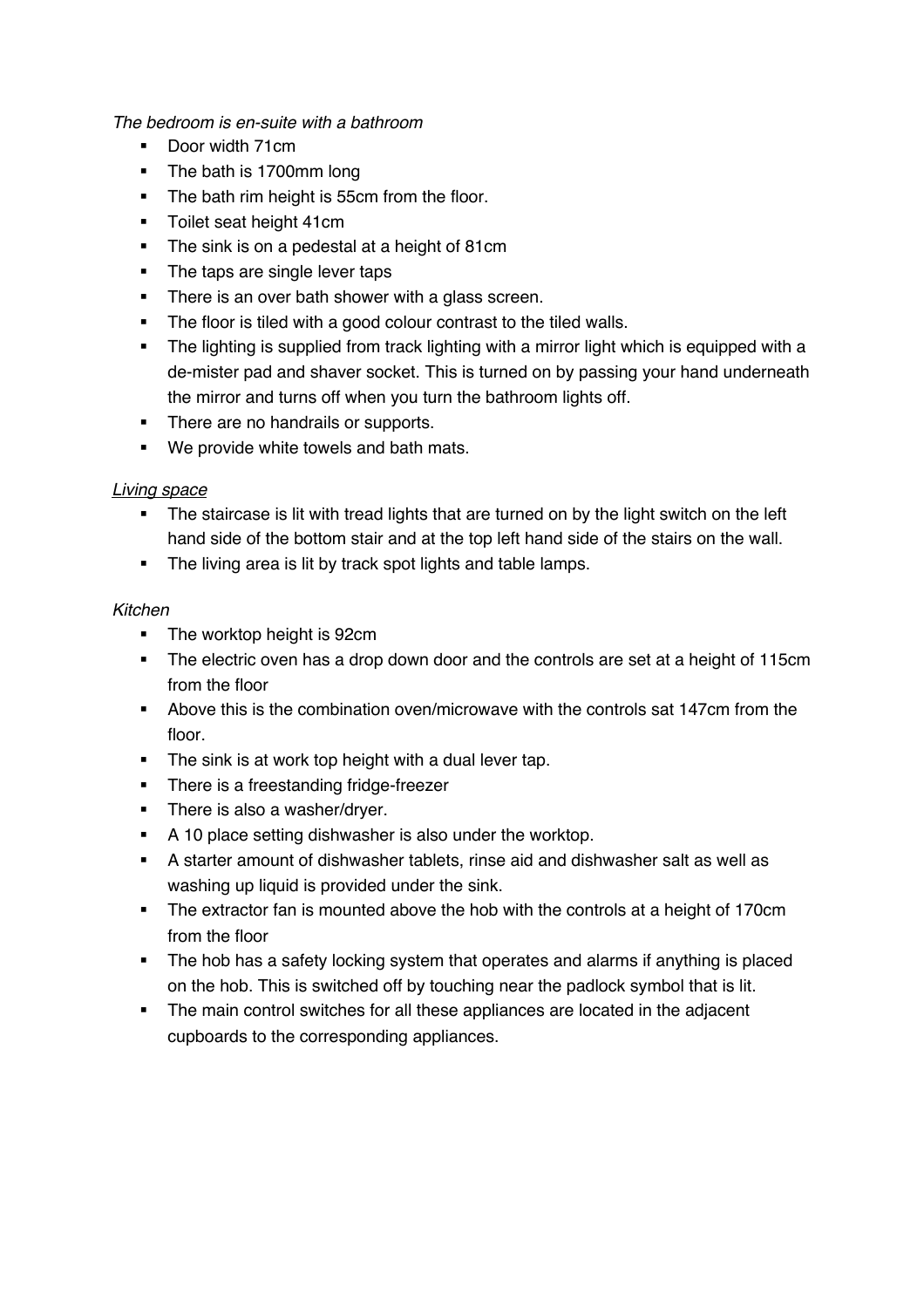## *Dining area*

- There is a dining table at 79cm high
- The seating is made from the original Chapel pews and the seat bases are 44cm from the ground

# *Lounge Area*

- The television is a digital Freesat unit so not only can you get TV channels you can also get some digital radio stations. It is operated by remote control.
- We have also provided a remote controlled DVD player on which you can also play your own musical CD's.
- There is a three seater settee, and two single chairs.
- A coffee table is provided along with a range of side tables

## *Cloakroom*

- § This is situated in the entrance hall and has a door width of 70cm
- Toilet seat height of 41cm and basin height of 84cm with a single lever tap
- There are coat hooks in here for your outer wear.

## *Cupboard*

- The tall cupboard in the kitchen next to the oven, stores the iron and ironing board, airer, vacuum, sweeping brush and mop and bucket
- Patio area
- There is a bench on the patio area out side the front door which is for your sole use.
- There is also table and benches outside the kitchen window which is also solely for you

## *Safety*

- Limber View has both smoke and heat detectors with alarms. They are tested regularly and should not be ignored unless you burn the toast.
- The main water stop tap is under the kitchen sink.
- The electric system is checked yearly by a qualified electrician.
- The main electrical distribution board is in the cupboard next to the front door and the electrical circuit breakers can be re-set here. Please do not reset a breaker more that three times. If a circuit breaker keeps tripping please contact the owners or the booking agents and we will get an electrician to attend the property as soon as possible.
- **All the small electrical appliances that are not hard wired are either new or are PAT** tested yearly.
- The property is none smoking throughout.
- § A Fire Blanket is provided and is located next to the fridge-freezer.
- The First Aid Box can be found on top of the fridge-freezer.
- § A Torch & Fire Extinguisher are located on the shelf opposite the front door.
- All the opening windows on the ground floor and first floor are classified as fire escape windows.